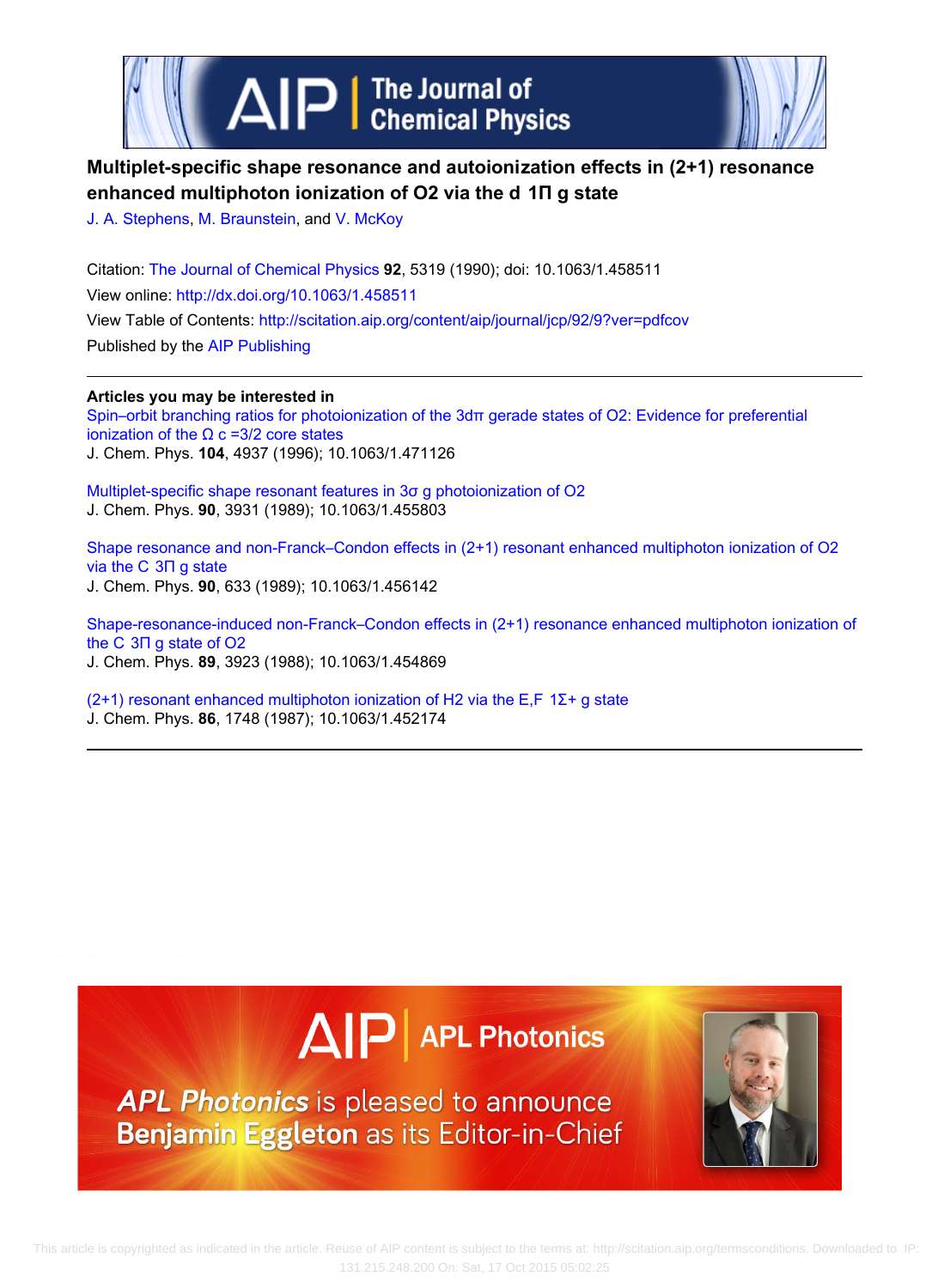# **Multiplet-specific shape resonance and autoionization effects in (2+1) resonance enhanced multiphoton ionization of**  $O_2$  **via the**  $d^1\Pi_g$  **state**

J. A. Stephens, M. Braunstein, and V. McKoy

*Arthur Amos Noyes Laboratory o/Chemical Physics,* a) *California Institute 0/ Technology, Pasadena, California*   $91125$ 

(Received 9 August 1989; accepted 26 January 1990)

In this paper we discuss the single-photon ionization dynamics of the  $d \Pi_{g} R$ ydberg state of  $O_2$ . Comparision is made with vibrationally resolved measurements of photoelectron spectra which employ (2 + 1) resonance enhanced multiphoton ionization (REMPI) through the *d*<sup>1</sup> $\Pi<sub>e</sub>$  state. A  $\sigma<sub>u</sub>$ shape resonance near the ionization threshold leads to non-Franck-Condon vibrational branching ratios and a substantial dependence of photoelectron angular distributions on the vibrational state of the  $X^2\Pi_{\sigma}$  ion. Significant differences exist between our one-electron predictions and experiment. These are mainly attributed to electronic autoionization of repulsive  ${}^{1}\Sigma_{u}^{-}$ ,  ${}^{1}\Sigma_{u}^{+}$ , and  ${}^{1}\Delta_{u}$  states associated with the  $1\pi_u^3 1\pi_v^3$  configuration. A proposed singlet "K" <sup>1</sup>II<sub>u</sub> Rydberg state converging to the *A* <sup>2</sup>II<sub>u</sub> ion probably also contributes to autoionization in the *d* <sup>1</sup>II<sub>g</sub> state spectrum. We also show that autoionizing *H* and  $J^3\Pi_u$  Rydberg states of  $O_2$  converging to the *a*<sup>4</sup> $\Pi_u$  and *A*<sup>2</sup> $\Pi_u$  ionic thresholds, respectively, may play a previously unsuspected role in the  $C^{3}\Pi_{\sigma}$  state one-color REMPI spectra. We discuss multiplet-specific (spin-dependent) effects via comparision of these results with recent experimental and theoretical studies of  $O_2 C^3 \Pi_e$ , photoionization.

# I. **INTRODUCTION**

The photoionization dynamics of the C<sup>3</sup> $\Pi_{g}$  (1 $\pi_{g}$  3s $\sigma_{g}$ ) Rydberg state of  $O<sub>2</sub>$  have recently been studied experimentally and theoretically by  $(2 + 1)$  resonance enhanced multiphoton ionization spectroscopy  $(REMPI)^{1-5}$  These studies have shown that a  $\sigma_u$  shape resonance leads to strong non-Franck-Condon ionic vibrational distributions and photoelectron angular distributions. Presently there is significant interest in using REMPI to prepare molecular ions in vibrationally (and rotationally) state-selected states. Since the shape resonance in  $O_2$  was shown to effectively inhibit efficient vibrational state-specific production of ions via the  $C^{3}\Pi_{g}$  state, additional experimental studies have probed the higher-lying "4s-3d" Rydberg states.<sup>6,7</sup> Due to the symmetry of the excited orbital, some of these levels may not access the  $\sigma_u$  ionization continuum, thus permitting  $O_1^+$ state preparation to better than  $\sim 80\%$  for several vibrational levels.

In this paper, we present studies of photoionization dynamics of the  $d^{1}\Pi_{g}$  ( $1\pi_{g}3s\sigma_{g}$ ) Rydberg state of O<sub>2</sub>, the singlet analog of the  $C^{3} \Pi_{g}$  state. The  $d^{1} \Pi_{g}$  state of  $O_{2}$  has been detected, and partially characterized, by several electron impact and REMPI studies.<sup>8-13</sup> The singlet coupling of the  $3s\sigma_{g}$  Rydberg electron to the  $X^{2}\Pi_{g}$  ion core results in a small, positive energy shift of the potential energy curve, relative to the triplet state ( $\sim$ 0.1 eV). In contrast, the  $\sigma_{\mu}$ shape resonance with its localized character, as well as the energetically accessible valence autoionizing states, exhibit large ( $\sim$  1-3 eV) energy shifts relative to their triplet analogs. Due to these considerations, the REMPI photoelectron dynamics may significantly depend on which spin state of the neutral Rydberg level is accessed in the two-photon absorption step. In particular, the photoelectron spectra observed by Miller *et al.*<sup>14</sup> for the  $d$ <sup>1</sup> $\Pi_g$  Rydberg state display greater non-Franck-Condon behavior than that observed for the  $C^{3}\Pi_{\sigma}$  spectra. As discussed below, we attribute this mainly to autoionization of repulsive valence states and Rydberg states converging to excited states of the ion and not to the  $\sigma_u$  shape resonance. Such multiplet-specific shape resonance and autoionization effects are generally energy dependent. They could be further probed to great advantage via two-color REMPI experiments.

Although we believe that autoionization is the major source of disagreement between present theory and available experiments, another class of electronic interactions relevant to excited-state photoionization dynamics are avoided crossings between the resonantly prepared Rydberg state and repulsive valence states of the same electronic symmetry. Van der Zande *et al.*<sup>15,16</sup> have recently studied the  $C^{3}\Pi_{g}$ and  $d^{1}\Pi_{g}$  Rydberg states of  $O_{2}$  using charge-exchange translational spectroscopy. Specifically they investigated and deduced details of the Rydberg-valence interactions and associated predissociation processes. These interactions may influence ion vibrational distributions through electronic correlations and perturbations of vibrational levels of the neutral Rydberg in the vicinity of the curve crossing.

In Sec. II we give a brief discussion of numerical details of the calculations. In Sec, III we present vibrational branching ratios and discuss the shape-resonance and electron correlation effects relevant to ionic vibrational distributions for photoionization of the  $d<sup>1</sup>\Pi_g$  Rydberg state. A qualitative discussion of the correlation effects in terms of Franck-Condon factors, survival factors, and SCF calculations is given. Rigorous incorporation of these states in the photoionization calculations remains a major goal of our studies, Also presented in Sec. III are two-color (energy-dependent)

<sup>&</sup>lt;sup>8)</sup> Contribution No. 8015.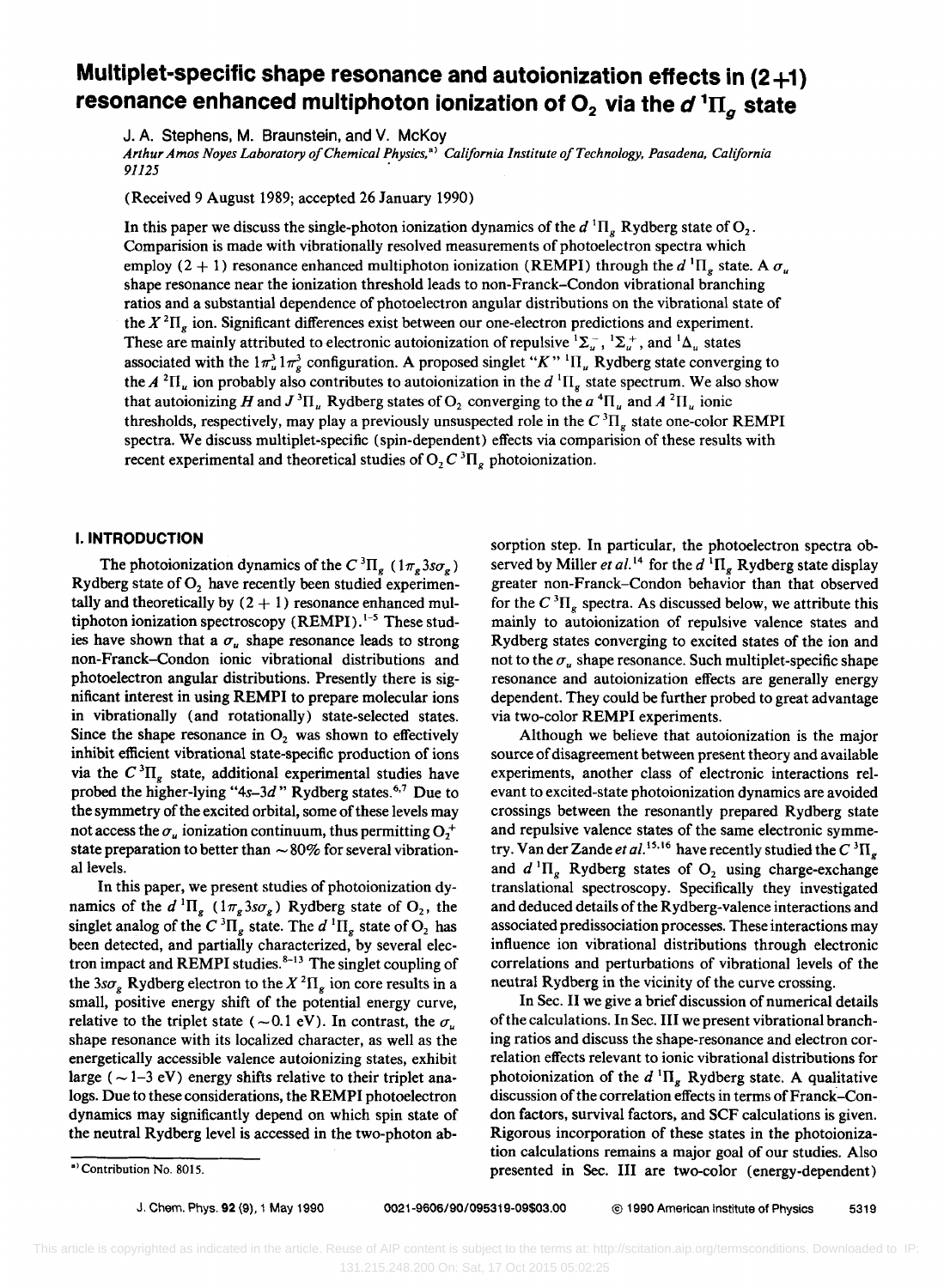branching ratios and vibrationally resolved photoelectron angular distributions. Section IV gives a brief conclusion.

# II. CALCULATIONAL DETAILS

In the frozen-core Hartree-Fock approximation there are four dipole-allowed channels for ionization of the  $d \,{}^{1}\Pi_{g}$ state corresponding to photoionization of the singly occupied  $3s\sigma_{\sigma}$  Rydberg orbital. The electronic continuum wave functions are

$$
\Psi({}^{1}\Pi_{u}) = \frac{1}{\sqrt{2}} \{ |[\text{core}]1\pi_{g}^{+} \overline{k\sigma}_{u}| - |[\text{core}] \overline{1\pi}_{g}^{+} k\sigma_{u}| \},
$$
\n(1a)\n
$$
\Psi({}^{1}\Sigma_{u}^{+}) = \frac{1}{2} \{ |[\text{core}]1\pi_{g}^{+} \overline{k\pi}_{u}^{-}| + |[\text{core}]1\pi_{g}^{-} \overline{k\pi}_{u}^{+}| - |[\text{core}] \overline{1\pi}_{g}^{-} k\pi_{u}^{+}| \},
$$
\n(1b)\n
$$
\Psi({}^{1}\Sigma_{u}) = \frac{1}{2} \{ |[\text{core}]1\pi_{g}^{+} k\pi_{u}^{-}| - |[\text{core}] \overline{1\pi}_{g}^{-} k\pi_{u}^{+}| \},
$$
\n(1c)\n
$$
\Psi({}^{1}\Sigma_{u}) = \frac{1}{2} \{ |[\text{core}]1\pi_{g}^{+} k\pi_{u}^{-}| - |[\text{core}]1\pi_{g}^{-} k\pi_{u}^{+}| \},
$$
\n(1d)\n
$$
\Psi({}^{1}\Sigma_{u}) = \frac{1}{2} \{ |[\text{core}]1\pi_{g}^{+} k\pi_{u}^{-}| - |[\text{core}]1\pi_{g}^{-} k\pi_{u}^{+}| \},
$$

$$
\Psi({}^{1}\Sigma_{u}^{-}) = \frac{1}{2}\{ |[\text{core}]1\pi_{g}^{+} \overline{k}\pi_{u}^{-}| - |[\text{core}]1\pi_{g}^{-} \overline{k}\pi_{u}^{+}| - |[\text{core}] \overline{1\pi}_{g}^{-} k\pi_{u}^{+}| + |[\text{core}] \overline{1\pi}_{g}^{-} k\pi_{u}^{+}| \},
$$
\n(1c)

$$
\Psi({}^{1}\Delta_{u}) = \frac{1}{\sqrt{2}} \{ |[\text{core}]1\pi_{g}^{+} \overline{k}\pi_{u}^{+}|
$$

$$
- |[\text{core}] \overline{1\pi}_{g}^{+} k\pi_{u}^{+} | \}, \qquad (1d)
$$

where  $[core] = 1\sigma_g^2 1\sigma_u^2 2\sigma_g^2 2\sigma_u^2 3\sigma_g^2 1\pi_u^4$ . The associated oneparticle Schrodinger equations for the continuum orbitals can be derived straightforwardly<sup>17,18</sup> and have been presented in detail in Eq. (2) of Ref. 5 for the case of triplet coupling. The singlet-coupled equations can be obtained simply by changing the signs preceeding the exchange operators for the  $1\pi_{\rm g}$  electron, and the nonlocal S' terms.

The Gaussian basis sets, internuclear distances, partialwave expansions, and radial grids used to evaluate the Rdependent transition moments for the  $k\sigma_u$  and  $k\pi_u$  channels are identical to those for the  $C^{3}\Pi_{\sigma}$  calculations.<sup>3,5</sup> The initial state  $d$ <sup>1</sup>II<sub>g</sub> SCF wave functions were calculated using a *(9s5p2d 14s3p2d)* Gaussian basis set with diffuse functions on the center of mass with exponents identical to those in Ref. 5. The total SCF energy of the  $d \Pi_g$  state at  $R = 2.282a_0$  with this basis is  $- 149.28587$  a.u., resulting in an energy splitting of 0.073 eV compared to the  $C^{3}\Pi_{g}$ 



FIG. 1.  $O_2$  potential energy curves for the ground state, the first ionic state, and singlet and triplet valence states deriving from the electronic configuration  $1\pi^3$ ,  $1\pi^3$ . The potential curves are taken from Refs. 29 and 30.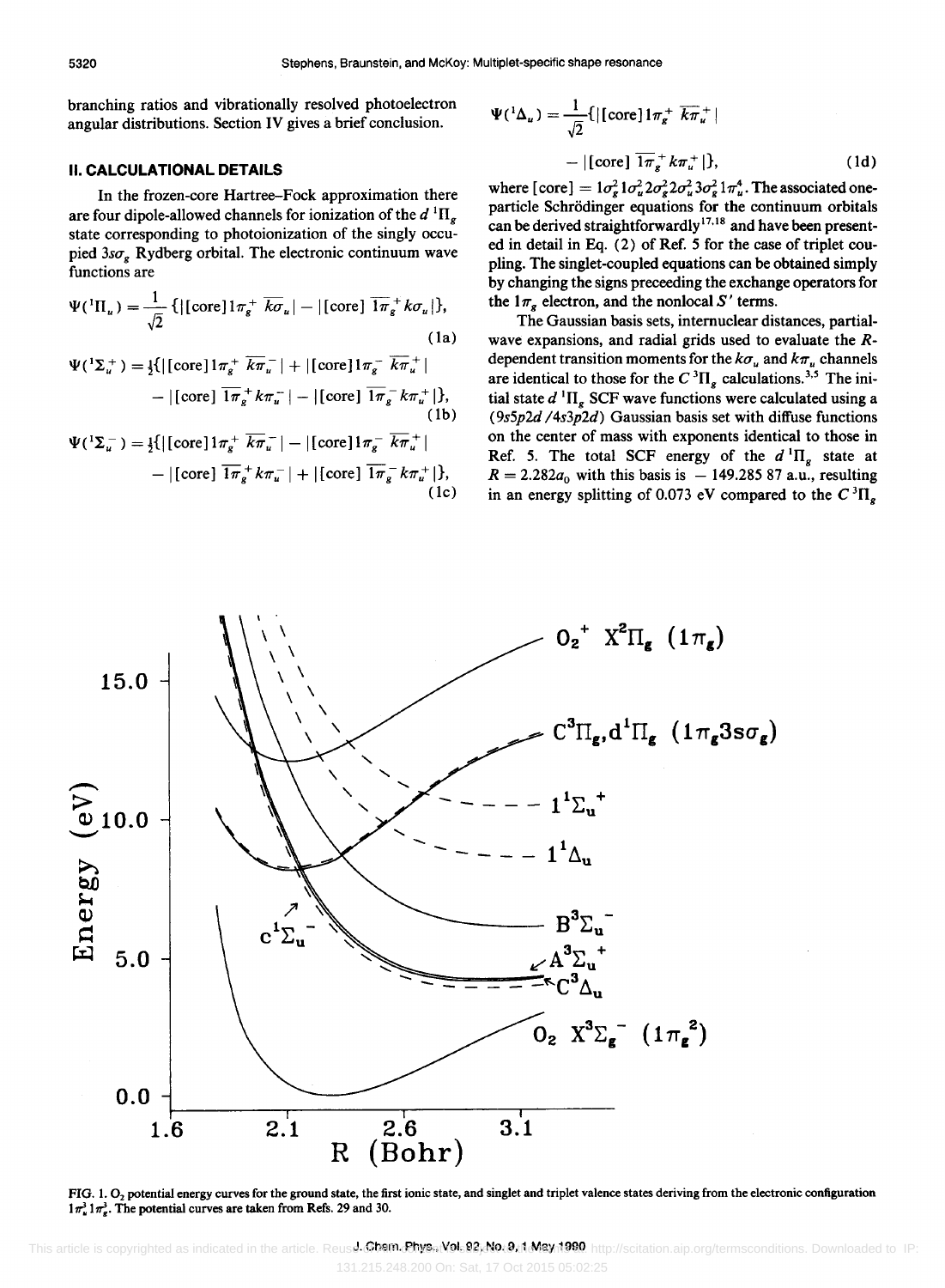state. The  $d^{1} \Pi_{g}$  state vibrational wave functions and those for the  $X^2\Pi_e$  ion were calculated using the RKR potentials discussed in Refs. 3 and 5. For later discussion, in Fig. 1 we summarize potential energy curves for the  $O<sub>2</sub>$  neutral and ionic ground states and several singlet and triplet Rydberg and repulsive valence states relevant to this discussion.

#### **III. DISCUSSION OF RESULTS**

#### **A. Shape resonance effects**

In Fig. 2 we show the calculated photoionization cross section for the singlet and triplet-coupled  $3s\sigma_g \rightarrow k\sigma_u$  channel at the internuclear distance  $R = 2.088 a_0$ . The  $\sigma_y$  shape resonance in the singlet-coupled channel is shifted  $\sim$  2.5 eV higher in kinetic energy than the triplet-coupled channel, similar to singlet-triplet energy shifts typically observed for excited valence states. This shift is due to the greater (repulsive) exchange interaction of the ionized electron with the ion core in the singlet-coupled final state. In Fig. 2 the large difference between the length and velocity cross sections at low energy is due to our neglect of electron correlations beyond the Hartree-Fock level in the  $^{1,3}$ II<sub>u</sub> ionization channels. These differences largely cancel upon forming the vibrational branching ratios (see Fig. 3). Residual discrepancies with experiment are attributed mainly to autoionization of repulsive valence states (discussed below).

For ground state photoionization of  $O_2$ , the  $\sigma_u$  shape resonance has been discussed by Raseev *et al.*<sup>19</sup> for the  $3\sigma_{g}$ level, and by Gerwer *et al.,20* Dittman *et al.,21* and Braunstein and McKoy<sup>22,23</sup> for both the  $3\sigma_{g}$  and  $1\pi_{g}$  levels. Particularly for the  $3\sigma_{\rm e}$  level, it was shown<sup>23</sup> that it is essential to include multiplet-specific aspects of this problem to account for observed one-electron features of the photoionization spectra. In these ground and the present excited-state studies, the *R* dependence of the transition moment induced by the shape resonance results in non-Franck-Condon effects observable in both vibrational branching ratios and photoelectron angular distributions.<sup>24-26</sup>



FIG. 2. Calculated photoionization cross sections for the  $3s\sigma_{\rm e} \rightarrow k\sigma_{\rm u}$  channel of the O<sub>2</sub> d<sup>1</sup> $\Pi$ <sub>s</sub> and  $C$ <sup>3</sup> $\Pi$ <sub>s</sub> states. Solid curves: length form; dash curve: velocity form.



FIG. 3. Calculated vibrational branching ratios for photoionization of the  $v' = 0$ -3 levels of the O<sub>2</sub> d<sup>1</sup> $\Pi<sub>g</sub>$  state. Length form (crossed bar); velocity form (crosshatched bar). The calculations are compared with the measurements of Miller *et al.* (Ref. 14, solid bar).

For the present REMPI studies, the shift of the resonance to higher kinetic energy will result in some decrease in the calculated non-Franck-Condon effect, but not as much as Fig. 2 may suggest. Note that the shift in the  $\sigma_{\mu}$  resonance position is much larger than the difference in ionization thresholds (3.84 and 3.93 eV for the  $v' = 0$  levels, respectively). The photoelectron energies for the  $d^1\Pi_e$  and  $C^3\Pi_e$  $(2 + 1)$  spectra range from  $\sim 0.2-1.3$  eV, which is a small portion of the abcissa scale in Fig. 2. The  $\sigma_{\mu}$  cross section still depends strongly on R, causing only a weak detuning effect when compared against the triplet results.<sup>3,5</sup> Branching ratios and angular distributions which illustrate the energy dependence over a broad energy range are discussed below.

TABLE I. Summary of vibrationally resolved cross sections and branching ratios.

|                         |                | $\sigma_{n,n}$ (Mb) |                      | $\sigma_{\nu^{\prime},\nu^{\prime}}/\Sigma_{\nu^{\prime}}\sigma_{\nu^{\prime},\nu^{\prime}}$ |                             | $\sigma_{\omega}$ + $\sqrt{\Sigma_{\omega}}$ + $\sigma_{\omega}$ + |
|-------------------------|----------------|---------------------|----------------------|----------------------------------------------------------------------------------------------|-----------------------------|--------------------------------------------------------------------|
|                         | $v'$ $v^+$     | Length              | Velocity<br>(Theory) | Length                                                                                       | <b>Velocity</b><br>(Theory) | (Experiment <sup>a</sup> )                                         |
| 0                       | 0              | 2.8373              | 0.9946               | 0.9985                                                                                       | 0.9969                      | 0.91                                                               |
| 0                       | 1              | 0.0042              | 0.0031               | 0.0015                                                                                       | 0.0031                      | 0.089                                                              |
| 1                       | 0              | 0.0050              | 0.0045               | 0.0016                                                                                       | 0.0042                      | 0.079                                                              |
| ı                       | 1              | 3.0365              | 1.0489               | 0.9882                                                                                       | 0.9804                      | 0.61                                                               |
| ı                       | 2              | 0.0313              | 0.0165               | 0.0102                                                                                       | 0.0154                      | 0.31                                                               |
| $\mathbf{c}$            | 0              | 0.0073              | 0.0030               | 0.0022                                                                                       | 0.0025                      | 0.043                                                              |
| $\overline{2}$          | 1              | 0.0350              | 0.0241               | 0.0107                                                                                       | 0.0203                      | 0.13                                                               |
| $\overline{2}$          | $\overline{2}$ | 3.1049              | 1.1031               | 0.9450                                                                                       | 0.9267                      | 0.40                                                               |
| $\overline{2}$          | 3              | 0.0971              | 0.0449               | 0.0295                                                                                       | 0.0377                      | 0.29                                                               |
| $\overline{2}$          | 4              | 0.0415              | 0.0152               | 0.0126                                                                                       | 0.0128                      | 0.14                                                               |
| 3                       | 0              | 0.0014              | 0.0001               | 0.0004                                                                                       | 0.0001                      | 0.012                                                              |
| 3                       | 1              | 0.0216              | 0.0135               | 0.0063                                                                                       | 0.0103                      | 0.072                                                              |
| 3                       | $\mathbf{z}$   | 0.1080              | 0.0694               | 0.0315                                                                                       | 0.0529                      | 0.14                                                               |
| $\overline{\mathbf{3}}$ | 3              | 2.9231              | 1.0805               | 0.8535                                                                                       | 0.8235                      | 0.51                                                               |
| 3                       | 4              | 0.2802              | 0.1123               | 0.0818                                                                                       | 0.0856                      | 0.087                                                              |
| 3                       | 5              | 0.0905              | 0.0363               | 0.0264                                                                                       | 0.0277                      | 0.18                                                               |

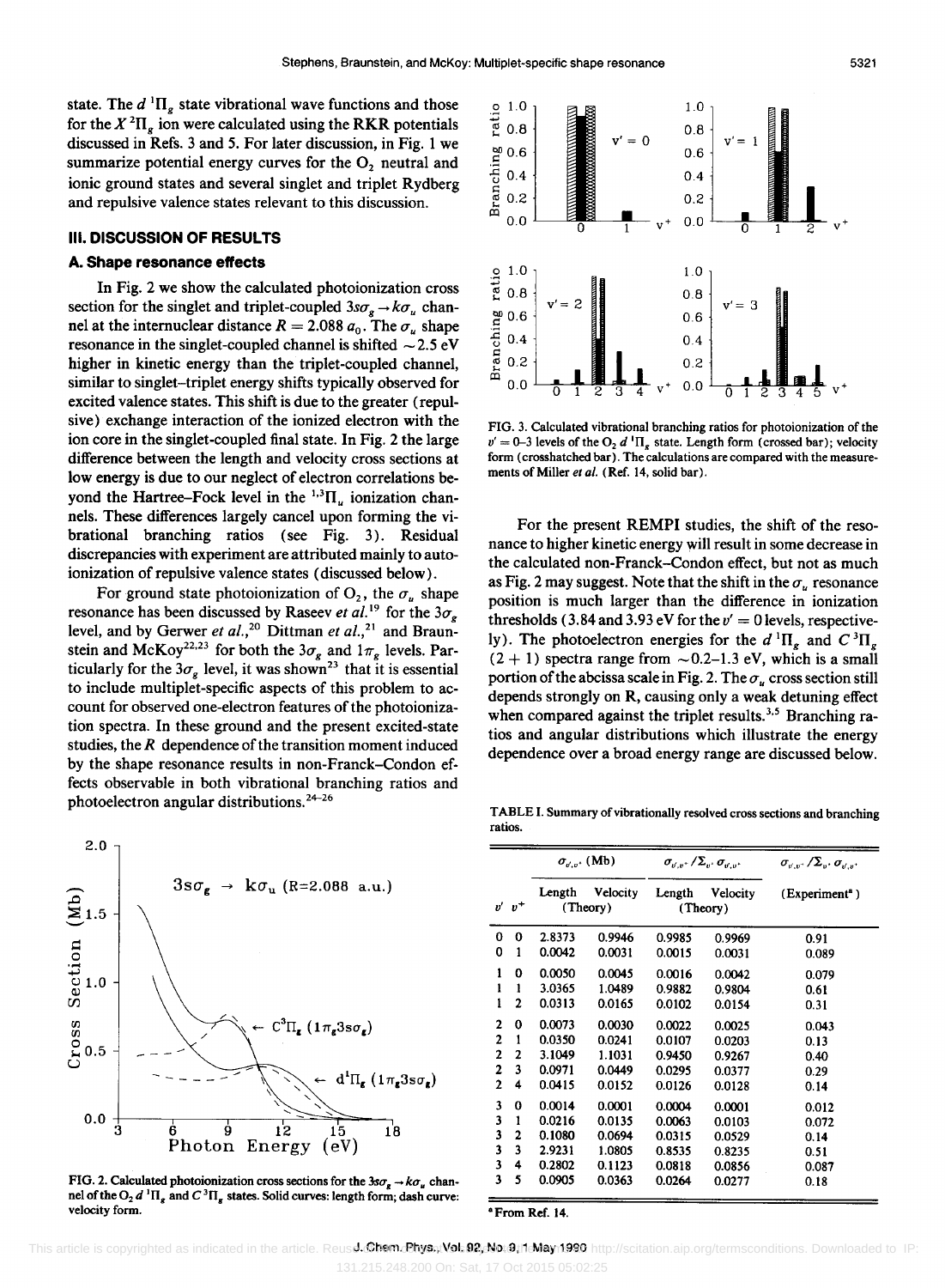# **B. Branching ratios and correlation effects**

Figure 3 shows our calculated vibrational branching ratios compared with the photoelectron intensities measured by Miller *et al.*<sup>14</sup> for the  $v' = 0$ -3 levels of the  $d<sup>1</sup>\Pi<sub>g</sub>$  state. Table I gives a summary of the calculated and measured branching ratios. These distributions have been normalized so that the sum over  $v^+$  for each intermediate level equals unity. Inclusion of the *R* dependence of the transition moment arising from the shape resonance accounts for some of the observed  $\Delta v \neq 0$  intensity, e.g., the  $v^+ = 3-5$  states accessed via the  $v' = 2$  and 3 intermediate states. The Franck-Condon approximation predicts essentially zero intensity for these off-diagonal transitions. However, major discrepancies between theory and experiment are more apparent for the singlet spectra than for the triplet.<sup>2,3,5</sup> We attribute these discrepancies mainly to autoionizing repulsive valence states and Rydberg states converging to excited ionic states. Perturbations of the resonant intermediate levels by repulsive valence states cannot be ignored; however, as discussed below, we expect this interaction to be of lesser consequence in the present REMPI problem.

#### **1. Autoionizatlon of repulsive valence states**

Prior studies<sup>2-5</sup> of the photoionization of the O<sub>2</sub>  $C^{3}\Pi_{g}$ Rydberg state have suggested the importance of autoionizing  ${}^3\Delta_u$ ,  ${}^3\Sigma_u^+$ , and  ${}^3\Sigma_u^-$  valence states derived from the  $1 \pi_u^3 1 \pi_e^3$  electronic configuration. These repulsive states intersect the lower portion and rise above the potential energy curve of the  $X^2\Pi_g$  ion, and may thus autoionize into the  ${}^3\Delta_g$ ,  ${}^{3}\Sigma_{u}^{+}$ , and  ${}^{3}\Sigma_{u}^{-}$  channels deriving from  $3s\sigma_{g} \rightarrow k\pi_{u}$  ionization. To qualitatively discuss the importance of autoionization of these repulsive states, we introduce dimensionless autoionization probabilities  $\zeta_{v^+}^2$  and the "survival factor" S  $(S \le 1)$ . The survival factor is the ratio between the dissociative recombination cross section and the capture cross section for a positive ion plus electron. Its departure from unity indicates the importance of autoionization compared with dissociation.<sup>27</sup> Following Giusti,<sup>27</sup> we define the quantities

$$
\zeta_{v^+} = \pi \langle \chi_{v^+} | V(R) | \chi_d \rangle, \tag{2a}
$$

$$
V(R) = \langle \Phi_k | H | \Phi_d \rangle, \tag{2b}
$$

$$
S = \left[1 + \sum_{v+} \zeta_{v+}^2\right]^{-2},\tag{2c}
$$

where  $\chi_{n+}$  and  $\chi_d$  are vibrational wave functions of the ion and neutral dissociating state  $\Phi_d$ , respectively, and H is the fixed-nuclei electronic Hamiltonian. Here  $\Phi_k$  is the continuum wave function for  $3s\sigma_g \rightarrow k\pi_u$  photoionization. We made Franck-Condon approximations to these quantities, i.e.,  $\zeta_{n+} = \pi V(\overline{R}) \langle \chi_{n+} | \chi_d \rangle$ , where  $\overline{R}$  is the centroid<sup>28</sup>  $\overline{R} = \langle \chi_{u^+} | R | \chi_d \rangle / \langle \chi_{v^+} | \chi_d \rangle$ . The differential Franck-Condon factors  $\langle \chi_{n+1} | \chi_d \rangle$  were calculated using the  $X^2 \Pi_g$  curve of Krupenie<sup>29</sup> and the valence  $^{1,3}\Sigma_{u}^{-}$ ,  $^{1,3}\Sigma_{u}^{+}$ , and  $^{1,3}\Delta_{u}$  potential energy curves of Saxon and Liu<sup>30</sup> (shown in Fig. 1). The widths for the  ${}^{3}\Sigma_{u}^{-}$ ,  ${}^{1}\Delta_{u}$ , and  ${}^{1}\Sigma_{u}^{+}$  states calculated by Guberman $31$  were employed, and we have assumed the triplet and singlet widths for states of the same spatial symmetry to be identical. The R-centroid procedure was employed

TABLE II. Autoionization probabilities and survival factors for singlet valence states.

| $v^{\prime a}$ | $v^+$                                           | $c^1\Sigma_u^-$      | $1^{\dagger} \Sigma_{\mu}^{+}$ | $1^1\Delta_\mu$      |
|----------------|-------------------------------------------------|----------------------|--------------------------------|----------------------|
| 0              | 0                                               | $5.0\times10^{-3}$   | $1.1 \times 10^{-4}$           | $6.7 \times 10^{-2}$ |
|                | $\mathbf{1}$                                    | $3.3\times10^{-2}$   | $2.1\times10^{-3}$             | 0.21                 |
|                |                                                 | 0.93 <sup>b</sup>    | 1.0                            | 0.61                 |
| 1              | 0                                               | $2.8\times10^{-3}$   | $5.8\times10^{-4}$             | 0.11                 |
|                | $\mathbf{1}$                                    | $2.1 \times 10^{-2}$ | $8.3\times10^{-3}$             | 0.21                 |
|                | $\overline{\mathbf{c}}$                         | $6.7\times10^{-2}$   | $4.6\times10^{-2}$             | $2.6\times10^{-2}$   |
|                |                                                 | 0.84                 | 0.90                           | 0.55                 |
| 2              | 0                                               | $1.5\times10^{-3}$   | $2.4\times10^{-3}$             | 0.16                 |
|                |                                                 | $1.2\times10^{-2}$   | $2.5\times10^{-2}$             | 0.17                 |
|                |                                                 | $4.5 \times 10^{-2}$ | $9.5 \times 10^{-2}$           | $2.1\times10^{-3}$   |
|                | $\begin{array}{c} 1 \\ 2 \\ 3 \\ 4 \end{array}$ | $9.5 \times 10^{-2}$ | 0.15                           | 0.12                 |
|                |                                                 | 0.12                 | $6.8\times10^{-2}$             | $1.7\times10^{-3}$   |
|                |                                                 | 0.62                 | 0.56                           | 0.47                 |
| 3              | 0                                               | $8.2 \times 10^{-4}$ | $6.9\times10^{-2}$             | 0.21                 |
|                | $\mathbf{1}$                                    | $7.4\times10^{-3}$   | $5.3 \times 10^{-2}$           | $9.5 \times 10^{-2}$ |
|                | $\overline{\mathbf{c}}$                         | $3.0\times10^{-2}$   | 0.14                           | $4.5 \times 10^{-2}$ |
|                | 3                                               | $7.1\times10^{-2}$   | 0.11                           | $8.4\times10^{-2}$   |
|                | 4                                               | 0.11                 | $2.7\times10^{-3}$             | $2.7 \times 10^{-2}$ |
|                | 5                                               | 0.10                 | $6.2\times10^{-2}$             | $6.5 \times 10^{-2}$ |
|                |                                                 | 0.57                 | 0.48                           | 0.43                 |

<sup>a</sup> The single photon energy used in the  $(2 + 1)$  REMPI experiments of Ref. 14 for the *v'* = 0-3 levels are 4.118, 4.230, 4.349, and 4.450 eV, respectively. The continuum vibrational energies for each repulsive state were obtained from the relation  $E_c = 3\hbar\omega - [E(\infty) - \frac{1}{2}\hbar\omega_e]$ , where  $E(\infty)$  is the asymptotic energy with respect to the minimum of the  $X^3\Sigma_{\varepsilon}^-$  potential curve (Ref. 29), and  $\omega_e$  is the ground-state vibrational frequency. <sup>b</sup> Survival factors (see explanation in text).

only for the  $1.3\Sigma_{u}^{-}$  valence states, since widths for the other symmetries are essentially *R* independent.<sup>31</sup> In Tables II and III we give our calculated  $\zeta_{v^+}^2$  matrix elements and survival factors for singlet and triplet valence states.

Focusing on the  $v' = 0$  level in Fig. 3, most of the observed intensity is concentrated in the  $\Delta v = 0$  peak. The  $\sim$  10% intensity in the  $v^+ = 1$  peak likely derives from

TABLE III. Autoionization probabilities and survival factors for triplet valence states.

| $v^{\prime a}$ | $v^+$                   | $B^3\Sigma_{\nu}^-$  | $A^3\Sigma^+_u$      | $C^3\Delta_u$        |
|----------------|-------------------------|----------------------|----------------------|----------------------|
| 1              | 0                       | 0.27                 | $3.5 \times 10^{-3}$ | $3.9 \times 10^{-3}$ |
|                | 1                       | 0.20                 | $2.0\times10^{-2}$   | $2.4\times10^{-2}$   |
|                | $\overline{c}$          | $3.6 \times 10^{-3}$ | $4.8 \times 10^{-2}$ | $6.4\times10^{-2}$   |
|                |                         | 0.46 <sup>b</sup>    | 0.87                 | 0.84                 |
| $\mathbf{2}$   | 0                       | 0.20                 | $2.0\times10^{-3}$   | $2.2 \times 10^{-3}$ |
|                | 1                       | 0.24                 | $1.3 \times 10^{-2}$ | $1.5 \times 10^{-2}$ |
|                | $\mathbf{2}$            | $1.4\times10^{-2}$   | $3.7\times10^{-2}$   | $4.7 \times 10^{-2}$ |
|                | 3                       | $9.6 \times 10^{-2}$ | $5.5 \times 10^{-2}$ | $7.9\times10^{-2}$   |
|                |                         | 0.42                 | 0.82                 | 0.77                 |
| 3              | 0                       | 0.14                 | $1.2 \times 10^{-3}$ | $1.2 \times 10^{-3}$ |
|                | 1                       | 0.24                 | $8.4\times10^{-3}$   | $9.6\times10^{-3}$   |
|                | $\overline{\mathbf{2}}$ | $6.8\times10^{-2}$   | $2.7\times10^{-2}$   | $3.3 \times 10^{-2}$ |
|                | 3                       | $2.5 \times 10^{-2}$ | $4.8 \times 10^{-2}$ | $6.6\times10^{-2}$   |
|                | 4                       | 0.14                 | $4.9\times10^{-2}$   | $7.7 \times 10^{-2}$ |
|                | 5                       | $4.5 \times 10^{-2}$ | $2.3\times10^{-2}$   | $4.8 \times 10^{-2}$ |
|                |                         | 0.36                 | 0.75                 | 0.66                 |

<sup>a</sup> The single-photon energy used in the  $(2 + 1)$  REMPI experiments of Ref. 2 for the *v'* = 1-3 levels are 4.192,4.306, and 4.418 eV, respectively. <sup>b</sup> Survival factors (see explanation in text).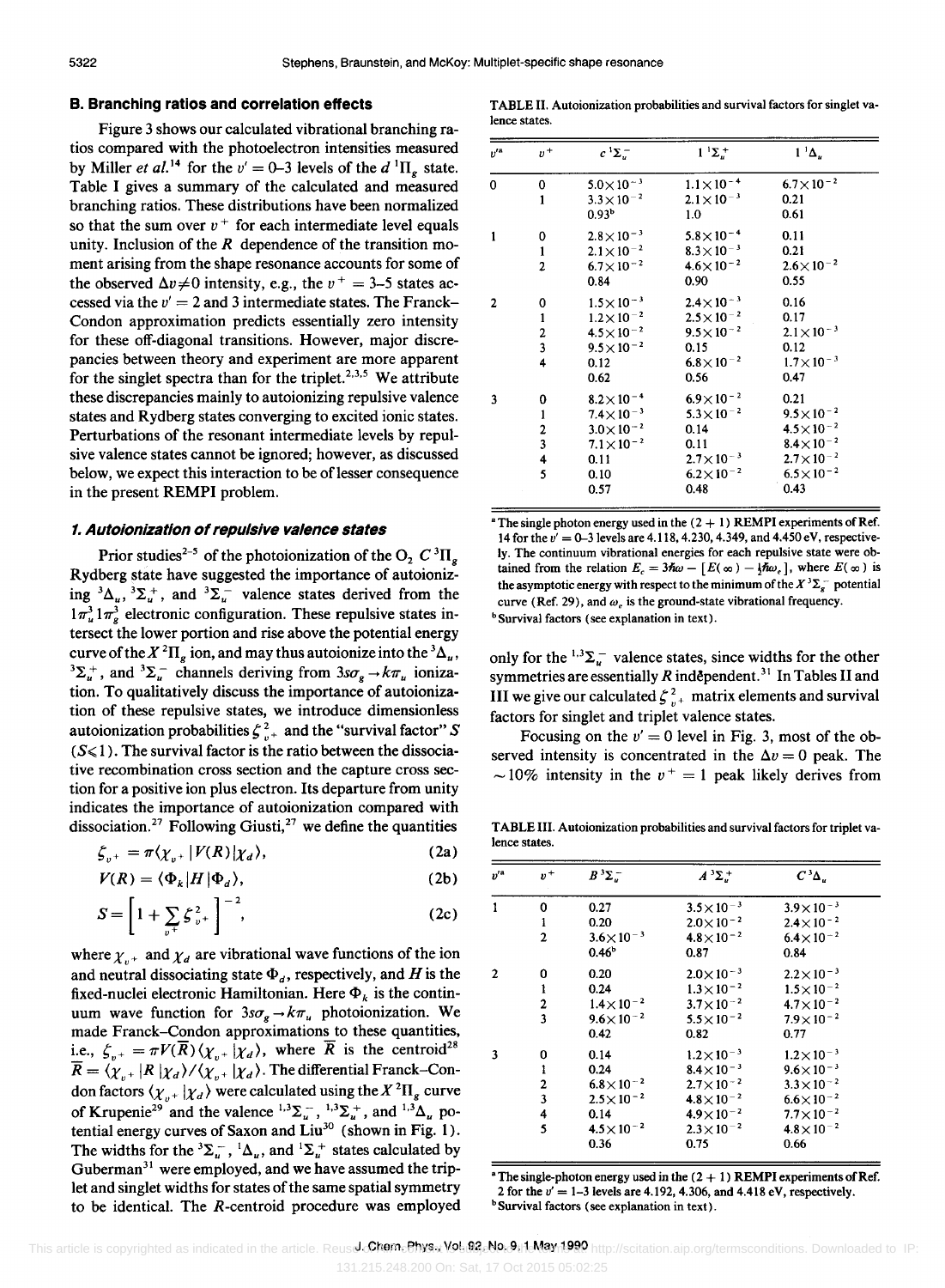autoionization of the  ${}^{1}\Delta_{u}$  valence state since its survival factor (Table II) deviates considerably from unity. Autoionization of the <sup>1</sup> $\Delta$ <sub>u</sub> state should remain prevalent for the  $v' = 1$ intermediate state.

Comparison with theory suggests that the  $v' = 2$  offdiagonal transitions have little contribution from direct ionization. At this level of excitation, the survival factor is about equal for all autoionizing states. Interestingly, there appears to be an effective partitioning of autoionization strength according to whether  $\Delta v < 0$  or  $\Delta v > 0$ . Particularly for  $\Delta v < 0$ autoionization of the <sup>1</sup> $\Delta$ <sub>*u*</sub> state is strongest, while for  $\Delta v > 0$ ,  ${}^{1}\Sigma_{\mu}^{-}$  and  ${}^{1}\Sigma_{\nu}^{+}$  autoionization dominates.

For the  $v' = 3$  level again each symmetry makes a substantial contribution to autoionization. In Fig. 3 the apparent agreement between theory and experiment for the  $v^+ = 4$  ionic level may be fortuitous since a theoretical treatment incorporating these autoionizing states will redistribute the photoelectron intensity. The increase of the parameter  $\zeta_{v^+}^2$  for the  $v^+ = 5$  ionic level relative to  $v^+ = 4$  for  ${}^{1}\Sigma_{\mu}^{+}$  and  ${}^{1}\Delta_{\mu}$  symmetries may qualitatively account for the observed increase in photoelectron intensity.

It is interesting to compare the survival factors of the singlet autoionizing valence states with their triplet counterparts of Table III. With the exception of the  ${}^{3}\Sigma_{u}^{-}$  state, autoionization of the singlet states appears more significant than in the triplet case. This circumstance supports the apparent poor level of agreement between present theory and experiment for the  $d^1\Pi_g$  state. The large shift of the singlet valence states (compared to the triplets) results in overall more favorable Franck-Condon overlaps between the repulsive and ion potential curves.

The above qualitative analysis in terms of survival factors neglects interference with direct ionization. In fact, full theoretical consideration requires simultaneous treatment of the competing processes of direct ionization, autoionization, and dissociation. Such calculations have recently been achieved in REMPI studies<sup>32,33</sup> of the  $C^{1}\Pi_{u}$  state of  $H_{2}$ . MQDT studies<sup>34,35</sup> of H<sub>2</sub> and NO have earlier considered a unified treatment of these competing processes in singlephoton absorption. We are currently attempting to include these interactions in further studies of  $O<sub>2</sub>$ .

# 2. Autoionization of Rydberg states converging to the a *4IIu* and A *2IIu* ionic states

Autoionizing states converging to the  $a^4\Pi_u$  and  $A^2\Pi_u$ states of  $O_2^+$  have been investigated by many workers since the early work of Price and Collins,<sup>36</sup> and have recently been discussed and reviewed by  $Wu<sup>37</sup>$  A high-resolution synchrotron study of autoionizing states converging to the  $a<sup>4</sup>\Pi_u$  ion has recently been reported,<sup>38</sup> as well as studies which prepare these states by charge-exchange translational spectroscopy.<sup>39</sup> The earlier discussions<sup>1-5</sup> of the  $C^{3}\Pi_{g}$ REMPI-PES spectra neglected the possible role of these states. Their singlet analogs may influence the  $d^1\Pi_a$ REMPI spectra as well. In Fig. 4 we show the relevant potential energy curves, and discuss qualitatively in the following section the role of these states in the  $C^{3}\Pi_{g}$  and  $d^{1}\Pi_{g}$  $(2 + 1)$  REMPI problems.



FIG. 4. Potential energy curves for the first ionic state, the  $H^3\Pi_u$  $(1 \pi_u^3 1 \pi_s^2 3 s \sigma_s)$  Rydberg state converging to the  $a^4 \Pi_u$  ionic state (IP = 16.10 eV), and the  $J^3\Pi_u$  and  $K^1\Pi_u$  Rydberg states which converge to the  $A^2\Pi_u$  ionic state (IP = 17.05 eV). The potentials for the *H* and *J* states are Morse curves constructed from constants given in Refs. 37 and 40. The K state (dashed curve) is shifted upward from the J state by  $0.15 \text{ eV}$ , as discussed in the text.

a. <sup>3</sup>II<sub>u</sub> autoionizing states. For triplet states, Nishitani *et al. 4O* have unambiguously assigned the vibrational progression in the 900-1010 Å region as all belonging to a single  $H^{3}\Pi_{\mu}$  ( $1\pi^{3}_{\mu}1\pi^{2}_{\sigma}3s\sigma_{\sigma}$ ) Rydberg state converging to the *a*<sup>4</sup> $\Pi_{\mu}$ ion. This state is energetically accessible in the  $v' = 1-3$  levels of the  $C^{3}\Pi_{\sigma}$  one-color REMPI studies. Due to the large displacement of the potential curves, Franck-Condon factors become appreciable mainly for higher vibrational levels of the  $X^2\Pi_{g}$  ion. Calculated Franck-Condon factors between the  $\mathring{H}$ <sup>3</sup> $\Pi_u$  state and the  $X$ <sup>2</sup> $\Pi_g$  ion are given in Table IV, which agree with the corresponding distributions plotted in Fig. 5 of Ref. 40. For one-color  $(2 + 1)$  REMPI via the  $v' = 1,2$  levels of the  $C^{3}$  $\Pi_{g}$  state, the total photon energy nearly coincides with the  $v = 2(T_0 = 12.61$  eV) and  $v = 5(T_0 = 12.98 \text{ eV})$  levels of the  $H^3\Pi_u$  state, respectively. Qualitatively, as follows from the theoretical analysis of

TABLE IV. Calculated Franck-Condon factors for the transitions 0,  $H^{3}\Pi_{u}(v) \rightarrow O_{2}^{+} X^{2}\Pi_{v}(v^{+}).^{a}$ 

|             | $v = 0$                                                    | 2 | ٦                                                |  |  |
|-------------|------------------------------------------------------------|---|--------------------------------------------------|--|--|
|             | $v^+ = 0$ 0.0000 0.0002 0.0007 0.0019 0.0043 0.0080 0.0132 |   |                                                  |  |  |
|             |                                                            |   | 0.0003 0.0021 0.0069 0.0156 0.0280 0.0419 0.0543 |  |  |
| $2^{\circ}$ |                                                            |   | 0.0024 0.0117 0.0297 0.0520 0.0698 0.0755 0.0672 |  |  |
| 3.          |                                                            |   | 0.0104 0.0385 0.0716 0.0871 0.0746 0.0441 0.0149 |  |  |
| 4           |                                                            |   | 0.0317 0.0825 0.0997 0.0672 0.0211 0.0002 0.0102 |  |  |
| 5.          |                                                            |   | 0.0718 0.1170 0.0715 0.0106 0.0046 0.0336 0.0477 |  |  |

a Franck-Condon factors were obtained using a Morse potential with spectroscopic constants from Ref. 40 for the O,  $H^3\Pi_u$  state, and with the RKR potential of Ref. 29 for the  $O_2^+ X^2 \Pi_g$  state.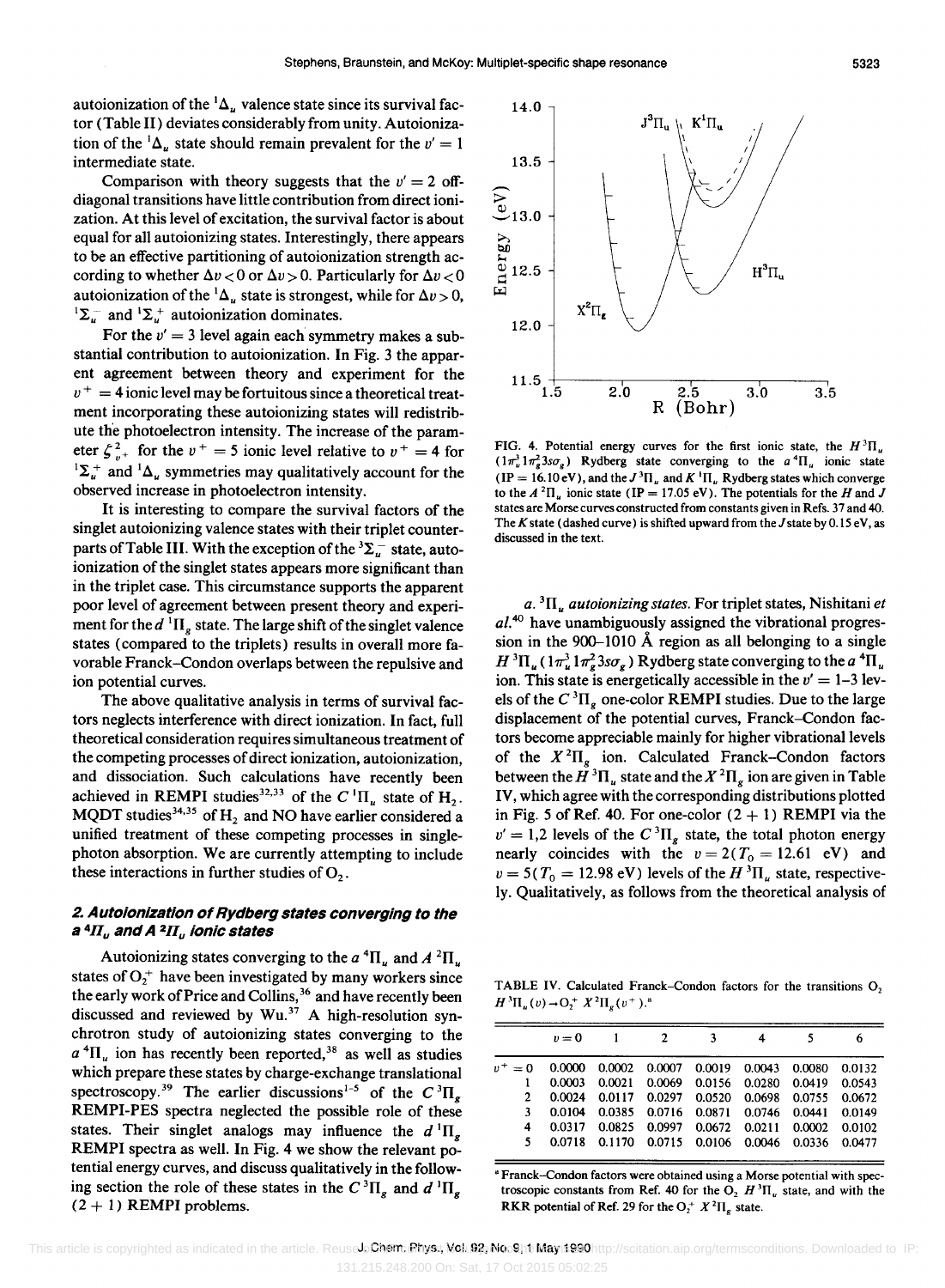Smith<sup>41</sup> and Mies,<sup>42</sup> we would expect autoionization to be favored in the  $\Delta v > 0$  transitions, i.e., the  $v^+ = 2$  and 3 levels. These states could influence the vibrational distribution for the  $v' = 3$  level of the  $C^{3}\Pi_{g}$  state as well. Note that, although the Franck-Condon factors in Table IV are small, autoionization of the  $H^3\Pi_u$  state is prominent in single-photon ionization spectra leading to the  $X^2\Pi_e$  ion.<sup>38,44</sup>

The  $J^3\Pi_u (1\pi_u^3 1\pi_s^2 3s\sigma_s)$  state, which is the first member of a Rydberg series converging to the  $A^2\Pi_u$  ion,<sup>37,40</sup> lies 0.8 eV above the  $H^3\Pi_u$  state and is energetically accessible in the  $v' = 3$  REMPI spectra of the  $C^{3} \Pi_{g}$  state. The total photon energy for  $v' = 3$  (13.254 eV) lies slightly below the  $v = 1$  level  $(T_0 = 13.27 \text{ eV})$  of the  $J^3 \Pi_u$  state. This level would preferentially autoionize into the  $v^+ = 3-5$  levels of the ion, as qualitatively indicated by examining the  $v = 1$ Franck-Condon distribution in Table IV, which should be nearly identical for the  $J^3\Pi_u$  and  $H^3\Pi_u$  states.

 $b.$  <sup>1</sup>II<sub>u</sub> *autoionizing states.* Singlet Rydberg states with the  $1 \pi_u^3 1 \pi_s^2 3 s \sigma_g$  configuration, which have not yet been observed, are likely relevant to one-color REMPI of the  $d \Pi_g$ state. Such a singlet Rydberg state with the above configuration, which we denote  $K^1\Pi_u$ , may only be associated with the  $A^2\Pi_u$  ion core, i.e., the singlet analog of the  $J^3\Pi_u$  state (see Fig. 4). The predicted term value of  $T_0 = 13.30 \text{ eV}$  (derived below) makes this state energetically accessible for the  $v' = 3$  REMPI spectra of the *d*<sup>1</sup> $\Pi_g$  state (Fig. 3). In particular, the total photon energy for the  $v' = 3 d \Pi_g$  state REMPI spectra (13.380 eV) nearly coincides with the  $v = 0$ level of the  $K^1\Pi_u$  state. Therefore, from Table IV (which should remain essentially valid for the  $K^1\Pi_u$  state) we expect preferential autoionization into  $v^+ = 3-5$  levels of the ion.

c. SCF *calculations.* To support the above qualitative discussion and previous assignments of the H and  $J^3\Pi$ . states,<sup>37,40</sup> we have performed single-configuration SCF calculations on the *J*, *H*, and the  $K<sup>1</sup>\Pi_u$  state of  $O_2$ . The openshell wave functions for these states have the form previous assignments of the *H* and<br>previous assignments of the *H* and<br>*i. J, H,* and the *K*<sup>1</sup> $\Pi_u$  state of  $O_2$ . The isons for these states have the form<br> $\frac{1}{12}$  { $3|1\pi_u^+ \overline{1\pi_u^+} 1\pi_u^- \overline{3s\sigma_g} 1\pi_g^+ 1\pi_g^-$ 

$$
\Psi(H^{3}\Pi_{u}) = \frac{1}{\sqrt{12}} \left\{ 3|1\pi_{u}^{+} \overline{1\pi_{u}^{+}} 1\pi_{u}^{-} \overline{3s\sigma_{g}} 1\pi_{g}^{+} 1\pi_{g}^{-} |
$$
  
\n
$$
-|1\pi_{u}^{+} \overline{1\pi_{u}^{+}} \overline{1\pi_{u}^{-}} 3s\sigma_{g} 1\pi_{g}^{+} 1\pi_{g}^{-} |
$$
  
\n
$$
-|1\pi_{u}^{+} \overline{1\pi_{u}^{+}} 1\pi_{u}^{-} 3s\sigma_{g} \overline{1\pi_{g}^{+}} 1\pi_{g}^{-} |
$$
  
\n
$$
-|1\pi_{u}^{+} \overline{1\pi_{u}^{+}} 1\pi_{u}^{-} 3s\sigma_{g} 1\pi_{g}^{+} \overline{1\pi_{g}^{-}} |
$$
  
\n
$$
\Psi(J^{3}\Pi_{u}) = \frac{1}{\sqrt{2}} \left\{ 2|1\pi_{u}^{+} \overline{1\pi_{u}^{+}} \overline{1\pi_{u}^{-}} 3s\sigma_{g} 1\pi_{g}^{+} 1\pi_{g}^{-} |
$$
 (3a)

$$
\Psi(J^{3}\Pi_{u}) = \frac{1}{\sqrt{6}} \left\{ 2\left| 1\pi_{u}^{+} \overline{1\pi}_{u}^{+} \overline{1\pi}_{u}^{-} 3s\sigma_{g} 1\pi_{g}^{+} 1\pi_{g}^{-} \right| \right.
$$

$$
- \left| 1\pi_{u}^{+} \overline{1\pi}_{u}^{+} 1\pi_{u}^{-} 3s\sigma_{g} 1\pi_{g}^{+} \overline{1\pi}_{g}^{-} \right|
$$

$$
- \left| 1\pi_{u}^{+} \overline{1\pi}_{u}^{+} 1\pi_{u}^{-} 3s\sigma_{g} \overline{1\pi}_{g}^{+} 1\pi_{g}^{-} \right| \right\}, \qquad (3b)
$$

$$
\Psi(K^{1}\Pi_{u}) = \frac{1}{\sqrt{12}} \left\{ 2 \left| 1\pi_{u}^{+} \overline{1\pi}_{u}^{+} 1\pi_{u}^{-} 3s\sigma_{g} \overline{1\pi}_{g}^{+} \overline{1\pi}_{g}^{-} \right| \right.
$$

$$
- \left| 1\pi_{u}^{+} \overline{1\pi}_{u}^{+} \overline{1\pi}_{u}^{-} 3s\sigma_{g} 1\pi_{g}^{+} \overline{1\pi}_{g}^{-} \right|
$$

$$
- \left| 1\pi_{u}^{+} \overline{1\pi}_{u}^{+} \overline{1\pi}_{u}^{-} 3s\sigma_{g} \overline{1\pi}_{g}^{+} 1\pi_{g}^{-} \right|
$$

$$
+ 2 \left| 1\pi_{u}^{+} \overline{1\pi}_{u}^{+} \overline{1\pi}_{u}^{-} \overline{3s\sigma}_{g} 1\pi_{g}^{+} 1\pi_{g}^{-} \right|
$$

$$
- |1\pi_u^+ \overline{1\pi_u^+} 1\pi_u^- \overline{3s\sigma}_g 1\pi_g^+ \overline{1\pi_g^-} |
$$
  

$$
- |1\pi_u^+ \overline{1\pi_u^+} 1\pi_u^- \overline{3s\sigma}_g \overline{1\pi_g^+} 1\pi_g^- |.
$$
 (3c)

With a basis identical to that of the  $C^{3}\Pi_{g}$  and  $d^{1}\Pi_{g}$  state SCF calculations, we find total energies of  $-149.24043$ ,  $-$  148.875 84, and  $-$  148.870 34 a.u., at  $R = 2.282 a_0$ , respectively, for these states. For the  $H^3\Pi_u$  state, we calculate the  $3s\sigma_g$  orbital eigenvalue to be  $-3.52$  eV. Using the experimental ionization potential of  $16.10 \text{ eV}$ ,  $37,40 \text{ we calculate}$ a term value and quantum defect of  $T_0 = 12.58$  eV and  $\delta = 1.034$ , which compare reasonably well with the experimental values<sup>40</sup> of 12.35 eV and 1.095, respectively. The  $J<sup>3</sup>$ II<sub>u</sub> and  $K<sup>1</sup>$ II<sub>u</sub> states each consist of a mixture between three components, corresponding to the three parentages  ${}^{3}\Sigma_{g}^{-}$ ,  ${}^{1}\Delta_{g}$  and  ${}^{1}\Sigma_{g}^{+}$  associated with the  ${}^{2}\Pi_{u} (1\pi_{u}^{3} 1\pi_{g}^{2})$  states of the ion core.<sup>45,46</sup> Instead of solving a three term secular problem, we invoke a simplification by initially calculating the  $J^3\Pi_u$  and  $K^1\Pi_u$  SCF states corresponding to pure  ${}^3\Sigma_g^$ parentage. The wave functions given in Eqs. (3b) and (3c) above assume this single parentage. We then calculated an empirically corrected term value for the  $J^3\Pi_{\nu}$  state by employing the  $3s\sigma_{g}$  orbital eigenvalue,  $-3.67$  eV, and the observed  $A^2\Pi_u$  ionization potential, 17.05 eV.<sup>37,40</sup> For the  $J^3\Pi_u$  state our calculation gives  $T_0 = 13.38$  eV and  $\delta = 1.075$ , compared to the experimental values<sup>40</sup> of 13.15 e V and 1.133, respectively. Using the singlet-triplet splitting obtained by subtracting total  $J^3\Pi_u$  and  $K^1\Pi_u$  SCF energies (0.15 eV), and the *experimental* term value of the  $J^3\Pi_u$ state, the predicted term value of the  $K^1\Pi_u$  state is  $T_0 = 13.30$  eV, with a singlet quantum defect of  $\delta = 1.095$ .

The  $^{1,3}\Pi_u$  Rydberg states may be incorporated into *ab initio* photoionization calculations using the Smith-Mies-Fano<sup>41-43</sup> procedure or an appropriate MQDT treatment. However since the <sup>1,3</sup> $\Pi_{\nu}$  ionization channels contain the  $\sigma_{\nu}$ shape resonance, the associated non-Franck-Condon effect must be incorporated explicitly, as done here at the oneelectron level for direct photoionization.

#### *3.* **Initial-state perturbations**

Another mechanism leading to non-Franck-Condon effects in vibrational distributions is perturbation of the initial Rydberg state by the valence-Rydberg interaction, i.e., an avoided crossing. The C<sup>3</sup> $\Pi_{g}$  and  $d^{1}\Pi_{g}$  Rydberg states of O<sub>2</sub> are intersected by 1  ${}^{3}$ H<sub>g</sub> and 1  ${}^{1}$ H<sub>g</sub> valence potential energy curves, which are derived from the electronic configuration  $3\sigma_{\rm g} 1\pi_{\rm g}^3$ . Cartwright *et al.*<sup>8</sup> first postulated the weak electronic interaction leading to the interpretation of two crossing diabatic states near the minimum of the  $C^{3}\Pi_{\sigma}$  Rydberg potential curve. For the  $d \, {}^{1}\Pi_{g}$  state, Van der Zande *et al.*<sup>16</sup> have recently deduced the coupling matrix element *Hel* of 55 meV from their kinetic-energy-release spectra, and accounted for the decrease in rotational constant  $B_{\nu}$  going from  $v' = 0$ -3, and its return to that of the ion for  $v' > 3$ . To estimate the effect of this perturbation on the  $d^{1}\Pi_{g}$  REMPI spectra, we calculated the  $v' = 0$ -3 vibrational wave functions for the lower adiabatic potential  $(v' = 1, 4, 8, 12$  for the double well<sup>16</sup>) without nonadiabatic coupling, and directly incorporated them in the calculation of the vibrational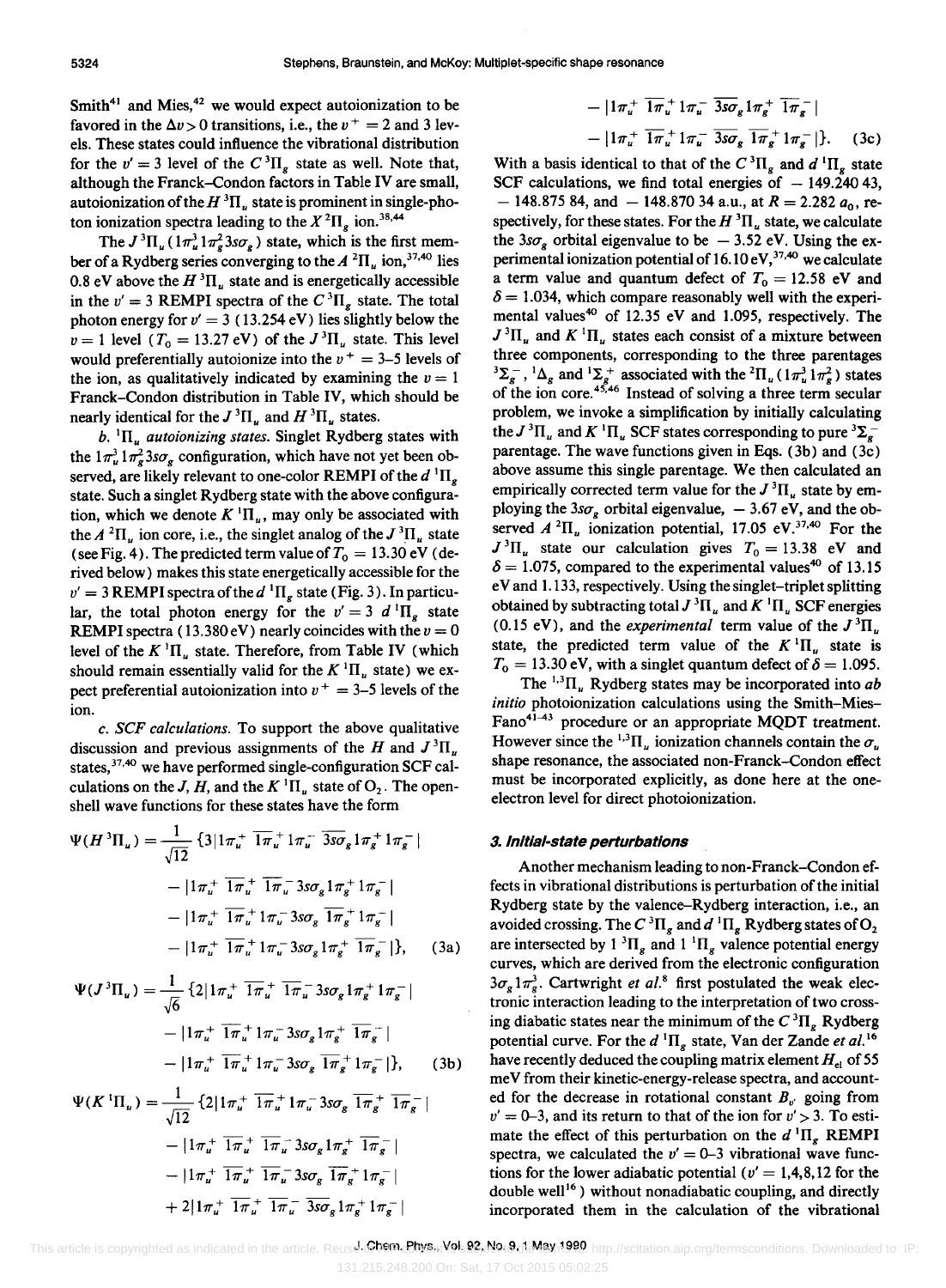$\overline{a}$ 

rameters.

branching ratios. Since a dipole transition between the  $3\sigma_g 1\pi_g^3$  state and the  $3s\sigma_g \rightarrow k\pi_u$  continuum is very weak, and nonadiabatic corrections to the vibrational wave functions are small,<sup>16</sup> we expect this procedure to be a good approximation. We found almost negligible changes in the branching ratios, due to the preservation of nodal structure of the vibrational wave functions in the inner region of the double-well potential curve. This further indicates that the (final-state) autoionization effects discussed above are likely dominant. For situations where there is a strong avoided crossing, e.g., the  $B^3\Sigma_u^- - E^3\Sigma_u^-$  system of  $O_2$ , one must solve the coupled Schrödinger equations for a full treatment.<sup>47,48</sup>

#### c. Photoelectron angular distributions

Figure 5 shows calculated vibrationally resolved photoelectron angular distributions for the  $v' = 0$  and 1 levels of the  $d$ <sup>1</sup> $\Pi_{g}$  Rydberg state. In these figures we have plotted the angular distribution

$$
\frac{d\sigma}{d\Omega} \propto 1 + \beta P_2(\cos\theta),\tag{4}
$$

where  $\beta$  is the asymmetry parameter for an unaligned molecular target,  $\theta$  is the angle between the direction of the light polarization and the photoelectron momentum, and P*2* is a Legendre polynomial. The numerical values of the  $\beta$  parameters and those for other *v'* levels are given in Table V. No experimental values are available for the  $d<sup>1</sup>\Pi<sub>e</sub>$  state, although a comparision between theory and experimental results for the  $C^{3}\Pi_{g}$  state has been made, with satisfying results.<sup>4,5</sup> Note that we have neglected any effects due to state



FIG. 5. Calculated photoelectron angular distributions for the  $v' = 0$  and 1 levels of the  $O_2 d$  <sup>1</sup> $\Pi_g$  state. Solid curve: length form; dash curve: velocity form. In this figure  $\ddot{\theta} = 0$  is vertical.

| v                       | $\boldsymbol{v}^+$      | $\beta_{u,v^+}$ |          |  |
|-------------------------|-------------------------|-----------------|----------|--|
|                         |                         | Length          | Velocity |  |
| 0                       | 0                       | 1.213           | 1.126    |  |
| 0                       |                         | 0.282           | 0.143    |  |
|                         | 0                       | 0.202           | 0.086    |  |
|                         | ı                       | 1.227           | 1.162    |  |
| 1                       | 2                       | $-0.150$        | $-0.027$ |  |
| $\overline{2}$          | 0                       | 0.572           | 0.591    |  |
| 2                       | l                       | 0.181           | $-0.110$ |  |
| 2                       | 2                       | 1.232           | 1.201    |  |
| $\overline{\mathbf{c}}$ | $\overline{\mathbf{3}}$ | 0.013           | $-0.092$ |  |
| $\overline{2}$          | 4                       | 0.790           | 0.660    |  |
| 3                       | 0                       | 0.121           | 0.128    |  |
| 3                       | ı                       | 0.448           | 0.445    |  |
| 3                       | 2                       | 0.002           | 0.086    |  |
| 3                       | 3                       | 1.240           | 1.278    |  |
| 3                       | 4                       | 0.335           | 0.098    |  |
| 3                       | 5                       | 0.683           | 0.583    |  |

TABLE V. Summary of calculated vibrationally resolved asymmetry pa-

alignment arising from the two-photon excitation. This will be of interest in future experimental studies of specific rotational branches.

The difference between  $\Delta v = 0$  and  $\Delta v \neq 0$  distributions is very large, due to the non-Franck-Condon effect associated with the  $\sigma_{\mu}$  resonance. This is similar to that discussed for the  $C^{3}\Pi_{g}$  state.<sup>5</sup> However, there is also considerable difference between the  $\Delta v \neq 0$  angular distributions for the singlet state compared to the triplet. For example, for the  $v' = 1 \rightarrow v^+ = 2$  transition, the calculated<sup>5</sup> (velocity form)  $\beta$  for the triplet state is 0.55, and  $\beta = -0.027$  for the singlet (Table V), at nearly the same total photon energy of  $\sim$  12.5 eV.

It would be interesting to experimentally measure these photoelectron angular distributions to confirm this large multiplet-specific effect, which is not too apparent when comparing the singlet and triplet branching ratios. Additionally, it would be useful to measure changes in the higherorder terms in the REMPI angular distributions and compare them with their triplet counterparts<sup>4,5</sup> so as to ascertain the role of spin coupling in the alignment induced by the two-photon absorption step.

#### D. Energy-dependent branching ratios and angular distributions

 $(2 + 1')$  two-color REMPI studies of the  $d \Pi$ <sub>r</sub> state may provide useful insight into the role of autoionization on these ion vibrational distributions. To illustrate what the present one-electron theory predicts for the energy dependence of such distributions, Fig. 6 shows calculated vibrationally resolved branching ratios and photoelectron angular distributions for photoionization of the  $v' = 3$  level over a range of photon energies. For the branching ratios, all curves begin at 4.32 eV photon energy above the  $v' = 3$  level of the  $d$ <sup>1</sup>II<sub>s</sub> state and the  $v^+ = 0$ -5 channels are hence energeti-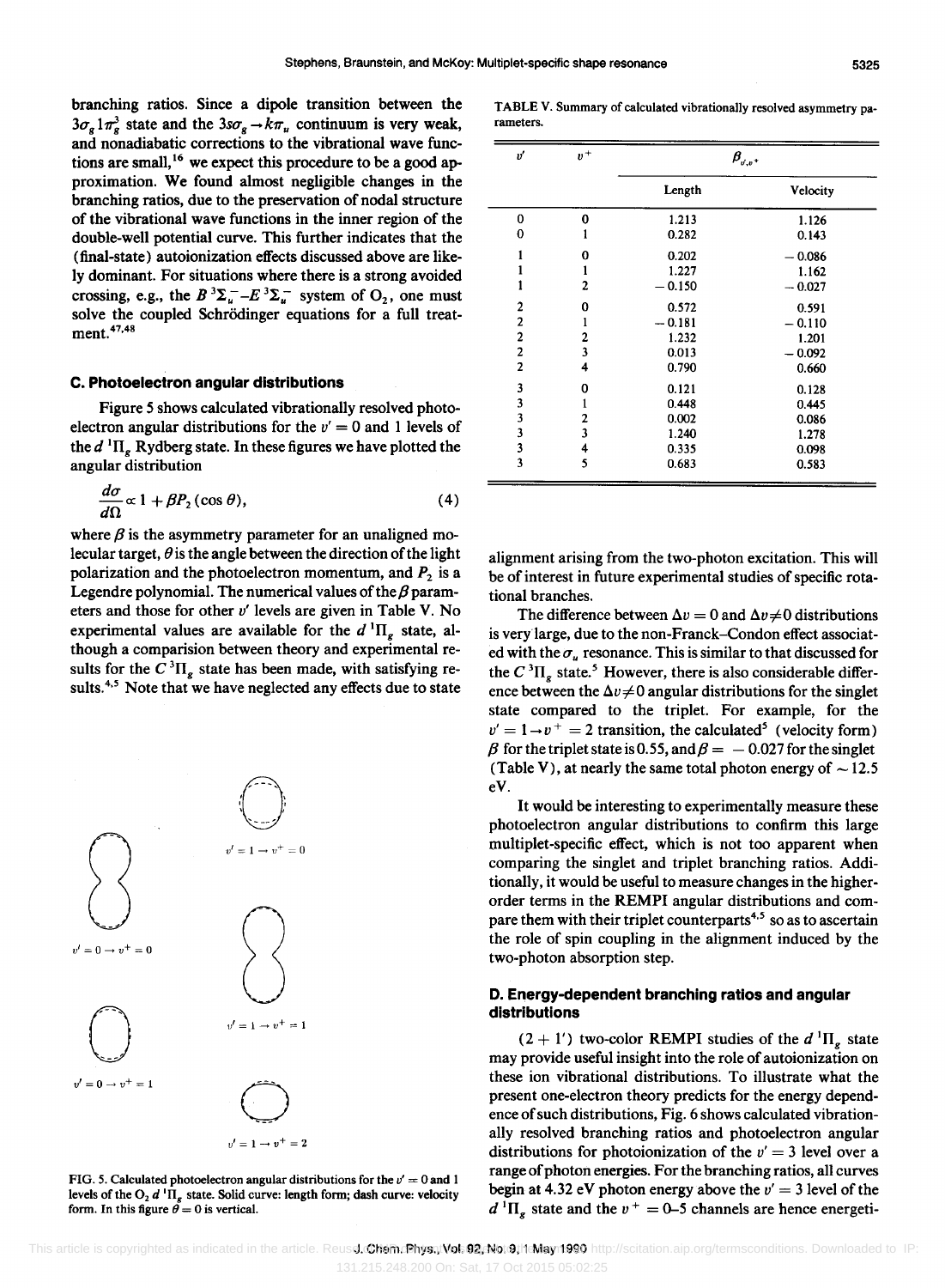

FIG. 6. Calculated energy-dependent vibrational branching ratios and asymmetry parameters for the  $v' = 3$  level of the O<sub>2</sub> d<sup>1</sup>II<sub>g</sub> state leading to the  $v^+ = 0$ -5 levels of the ion.

cally open. The distributions are normalized such that a sum at any photon energy equals unity.

The  $\Delta v = 0$  component dominates at all photon energies. For  $\Delta v \neq 0$  distributions, the  $v' = 3 \rightarrow v^+ = 4$  ratio is the dominant component, due to strong asymmetry of the Rdependent amplitudes at larger internuclear distances where the shape resonance is most intense. Due to nodal structure of the vibrationally excited initial state wave functions, secondary maxima associated with the resonance may occur in the cross sections (and thus branching ratios), e.g.,  $\sim$  11 eV photon energy. Thus, we predict an apparent "detuning" effect from the resonance to occur near threshold, e.g.,  $\sim$ 9 eV for the  $v' = 3 \rightarrow v^+ = 2-4$  ratios, and at photon energies beyond 15 eV for all transitions.

The strong variation in asymmetry parameter  $\beta$  with  $v^+$  in the bottom of Fig. 6 reflects the non-Franck-Condon effect induced by the shape resonance, as seen previously in angular distribution studies of  $O_2 C^3 \Pi_g$  photoionization,<sup>4,5</sup> and other studies of molecules in their ground state.<sup>25</sup> The structure in the  $v^+ = 3$  and 4 distributions reflects the secondary maxima occuring in the vibrational branching ratios.

# **IV. CONCLUSION**

We have presented ionic vibrational branching ratios and vibrationally resolved photoelectron angular distributions for photoionization of the  $d^{1} \Pi_{g}$  Rydberg state of O<sub>2</sub>.

The non-Franck-Condon effects induced by the  $\sigma_u$  shape resonance accounts for some of the observed<sup>14</sup> deviations from the expected  $\Delta v = 0$  propensity rule for ionization of molecular Rydberg states. However, the vibrational branching ratios calculated with the Hartree-Fock model, which include the effects of the shape resonance, differ significantly from the observed values. There are no measurements of the photoelectron angular distributions for the  $d^{1} \Pi_{g}$  state. It would be interesting to compare these photoelectron angular distributions with those for the  $C^{3}\Pi_{g}$  state,<sup>4</sup> since the present calculations predict significant differences due to the particular spin couplings in the resonant intermediate and final states.

In the present  $d^{1} \Pi_{g}$  REMPI problem, multichannel interactions involving both repulsive and Rydberg autoionizing states likely result in the major departures from the simple Franck-Condon prediction. We have tentatively identified these interactions as arising from autoionization of singlet valence states derived from the  $1\pi_u^3 1\pi_g^3$  electronic configuration, analogous to earlier assessments for the  $C^{3}\Pi_{g}$  state.<sup>2-5</sup> Evidence has also been presented which indicates that Rydberg states which converge to the  $a^4\Pi_u$  and  $A^{2}\Pi_{\mu}$  ion states may be responsible for a portion of the observed  $\Delta v \neq 0$  intensity, in both  $C \, {}^3\Pi_g$  and  $d \, {}^1\Pi_g$  state REMPI spectra. Since the singlet states associated with the  $A^{2}\Pi_{\mu}$  ion core have not been observed, it may be of interest to probe them directly by inducing single-photon transitions from, e.g., the O<sub>2</sub>  $X^3\Sigma_g$ <sup>-</sup> or  ${}^1\Delta_g$  states, or by charge-exchange translational spectroscopy.

# **ACKNOWLEDGMENTS**

The authors are grateful to P. J. Miller and W. A. Chupka for permission to use unpublished REMPI photoelectron spectra for the  $O_2$  d  $\mathrm{II}_q$  state in this work. This work was supported by grants from the National Science Foundation (CHE-8521391), Air Force Office of Scientific Research (Contract No. 87-0039), and the Office of Health and Environmental Research of the U.S. Department of Energy (DE-FG03-87ER60513). We also acknowledge use of resources of the San Diego SuperComputer Center, which is supported by the National Science Foundation. One of us (M. B.) would like to acknowledge support from a Department of Education Fellowship.

- <sup>1</sup> S. Katsumata, K. Sato, Y. Achiba, and K. Kimura, J. Electron Spectrosc. Relat. Phenom. 41, 325 (1986).
- <sup>2</sup>P. J. Miller, L. Li, W. A. Chupka, and S. D. Colson, J. Chem. Phys. 89, 3921 (1988).
- <sup>3</sup> J. A. Stephens, M. Braunstein, and V. McKoy, J. Chem. Phys. 89, 3923 (1988).
- <sup>4</sup> P. J. Miller, W. A. Chupka, J. Winniczek, and M. G. White, J. Chem. Phys. 89, 4058 (1988).
- <sup>5</sup>M. Braunstein, J. A. Stephens, and V. McKoy J. Chem. Phys. 90, 633 (1989).
- <sup>6</sup> H. Park, P. J. Miller, W. A. Chupka, and S. D. Colson, J. Chem. Phys. 89, 3919 (1988).
- <sup>7</sup> H. Park, P. J. Miller, W. A. Chupka, and S. D. Colson, J. Chem. Phys. 89, 6676 (1988).